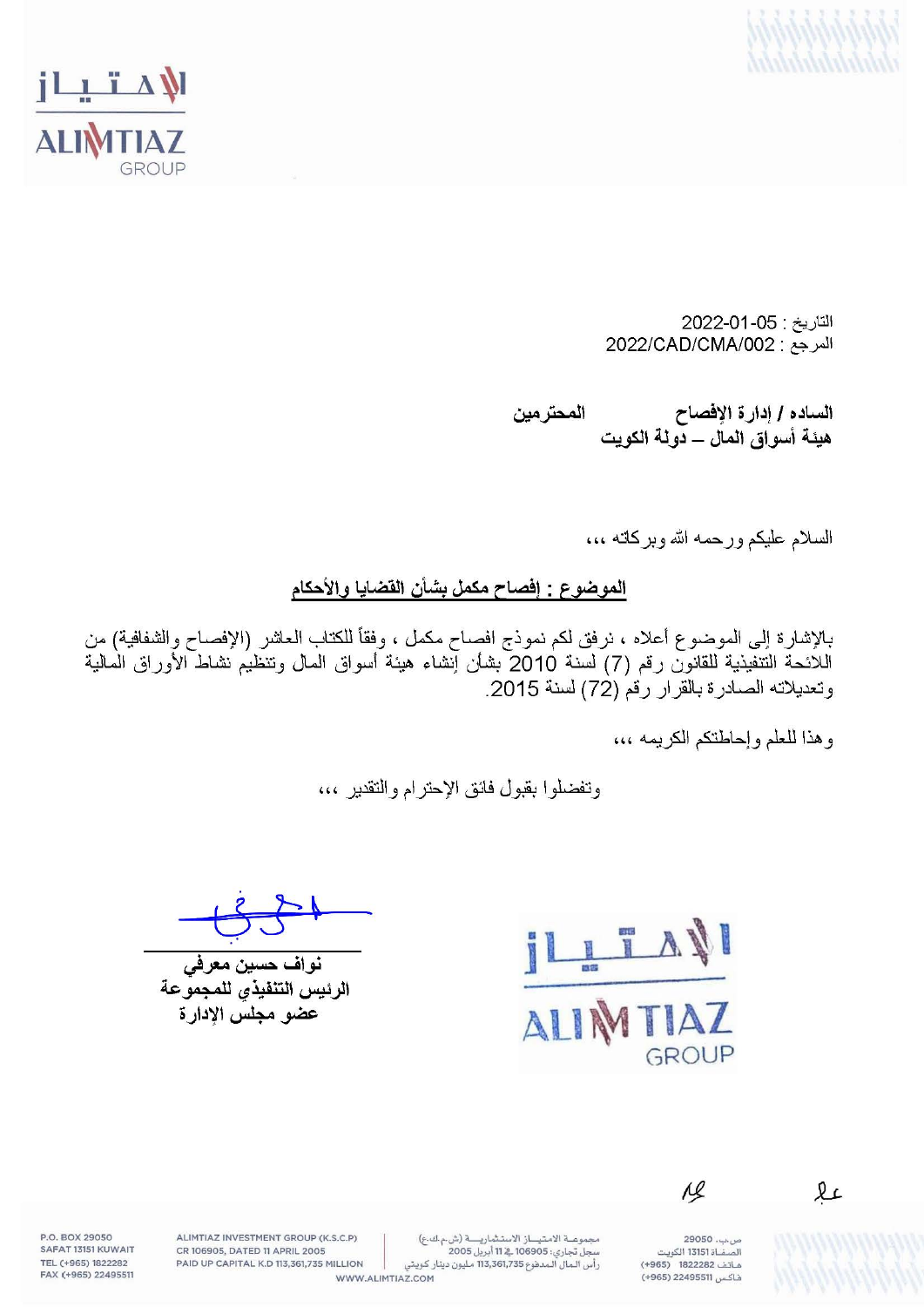

# الامتياز **ALIMTIAZ**

### إفصاح مكمل بشأن القضايا والأحكام

| التاريخ                       | 2022/01/05                                                                                                                                                                                                                                                                                                                                                                                                                                                                                                                                                                                                                                                                                                                                                                                                                                                                                                                                                                                                                                                                                                                                                                                                                                                                        |
|-------------------------------|-----------------------------------------------------------------------------------------------------------------------------------------------------------------------------------------------------------------------------------------------------------------------------------------------------------------------------------------------------------------------------------------------------------------------------------------------------------------------------------------------------------------------------------------------------------------------------------------------------------------------------------------------------------------------------------------------------------------------------------------------------------------------------------------------------------------------------------------------------------------------------------------------------------------------------------------------------------------------------------------------------------------------------------------------------------------------------------------------------------------------------------------------------------------------------------------------------------------------------------------------------------------------------------|
| اسم الشركة المدرجة            | شركة مجموعة الإمتياز الإستثمارية                                                                                                                                                                                                                                                                                                                                                                                                                                                                                                                                                                                                                                                                                                                                                                                                                                                                                                                                                                                                                                                                                                                                                                                                                                                  |
| عنوان الإفصاح                 | افصاح مكمل - حكم برفض الاشكال بتنفيذ حكم الاستئناف رقم 1040/<br>2021 (استئناف الفروانية) الصادر بتاريخ 2021/10/26                                                                                                                                                                                                                                                                                                                                                                                                                                                                                                                                                                                                                                                                                                                                                                                                                                                                                                                                                                                                                                                                                                                                                                 |
| تاريخ الإفصاح السابق          | 2021/10/26                                                                                                                                                                                                                                                                                                                                                                                                                                                                                                                                                                                                                                                                                                                                                                                                                                                                                                                                                                                                                                                                                                                                                                                                                                                                        |
| التطور الحاصل على<br>الإفصاح  | (الاستشكال في تنفيذ حكم محكمة الاستئناف رقم 2021/1040 الصادر<br>بتاريخ 2021/10/26)<br>صدر بتاريخ 2022/1/5 حكم المحكمة الكلية بدائرة مستعجل/7 في<br>الدعوى رقم 2021/4112<br>المرفوعة من المستشكل: على أحمد زبيد<br>ضد: شركة مجموعة الامتياز الاستثمارية<br>حكمت المحكمة في مادة تنفيذ وقتية بقبول الاشكال شكلا والموضوع<br>برفضه والاستمرار في تنفيذ الحكم المستشكل فيه ومصادرة الكفالة<br>وتغريم المستشكل مبلغ مئة دينار والزمته المصروفات ومبلغ مائة دينار<br>مقابل اتعاب المحاماة الفعلية.<br>يؤثر الحكم أعلاه في الاستمرار بتنفيذ حكم محكمة الاستئناف رقم<br>2021/1040 الصادر بتاريخ 2021/10/26 القاضي منطوقه بـ:<br>" حكمت المحكمة أولا: بقبول الاستئنافات الاصلية شكلا وفي موضوع<br>الاستئنافات أرقام 1381، 1543، 1545، 1648، 4123 /2021<br>مدني/8 برفضها وألزمت كل مستأنف بمصاريف استئنافه و100 دينار<br>مقابل أتعاب المحاماة الفعلية<br>ثانيا: بالغاء الحكم المستأنف والقضاء مجدداً بالزام المستأنف ضدهم<br>بالتضامن بأن يأدوا للمستأنفة مبلغ وقدره 059.464-925,059 د.ك<br>(احدى عشر مليون وتسعمائة وخمسة وعشرون ألف وتسعة وخمسون<br>دينار كويتي و 464 فلس) وألزمتهم المصىروفات ومبلغ ألف دينار كويتي<br>مقابل أتعاب المحاماة الفعلية<br>ثالثًا: بعدم قبول الاستئنافين الفرعيين مع الزام المستأنف فرعيا<br>بمصروفاتهما ومبلغ 20 دينار مقابل أتعاب المحاماة عن كل استئناف " |
| الأثر المالى للتطور<br>الحاصل | لا يوجد أثر مالي بالوقت الحالي، وسيظهر الأثر المالي بعد تنفيذ حكم<br>الاستئناف رقم 2021/1040 الصادر بتاريخ 2021/10/26.                                                                                                                                                                                                                                                                                                                                                                                                                                                                                                                                                                                                                                                                                                                                                                                                                                                                                                                                                                                                                                                                                                                                                            |

**I** IAZ  $\overline{\Delta}$ GROUP

نواف حسين معرفي الرئيس التنفيذي للمجموعة عضو مجلس الإدارة

> ص،ب، 29050<br>الصفــاة 13151 الكويت<br>هـاتف 1822282 (965+) فاكس 22495511 (965+)

 $\overline{M}$ 

 $2c$ 

مجموعــة الامـتـيـــاز الاستـثماريـــــة (ش.م.ك.ع)<br>سجل تجاري: 106905\_فے 11 أبريل 2005<br>رأس الـمال الـمدفوع 113,361,735 مـليون دينار كـويتي WWW.ALIMTIAZ.COM

ALIMTIAZ INVESTMENT GROUP (K.S.C.P) CR 106905, DATED 11 APRIL 2005 PAID UP CAPITAL K.D 113,361,735 MILLION

P.O. BOX 29050 SAFAT 13151 KUWAIT TEL (+965) 1822282<br>FAX (+965) 22495511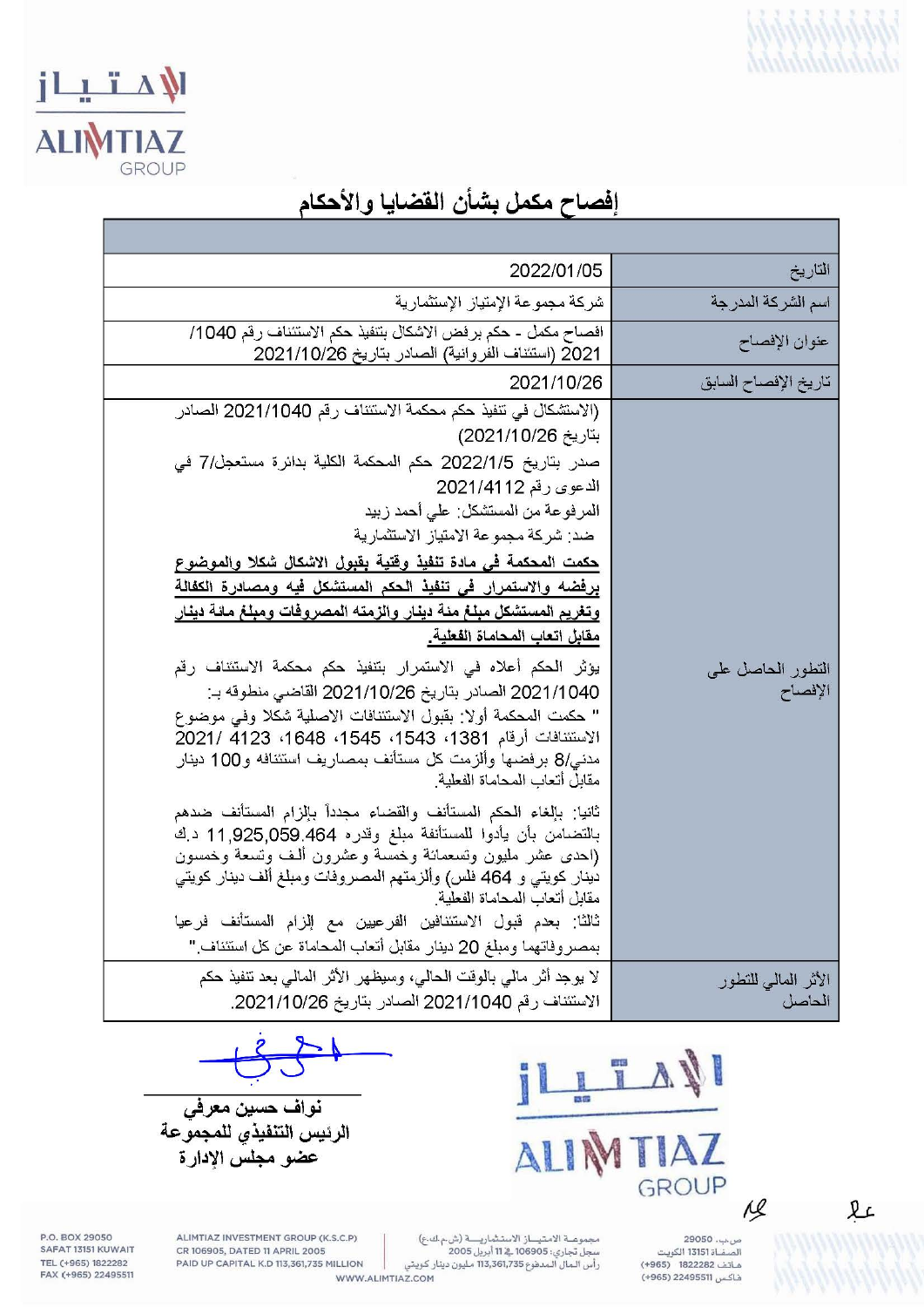



Date: 05/01/2022 Ref: 2022/CAD/KSE/001

**Boursa Kuwait Company** 

#### **Subject: Supplementary Disclosure of Lawsuits & Court Judgment**

With reference to the above subject, and the requirements of fourth chapter of Module Ten (Disclosure and Transparency) of the Executive bylaws of Law No 7 of 2010 regarding the establishment of the Capital Markets Authority and regulating securities activities and their amendments, find enclosed the Disclosure Form of Material Information.

Sincerely,

**Nawaf H Marafi Group Chief Executive Officer Board Member** 



P.O. BOX 29050 SAFAT 13151 KUWAIT TEL (+965) 1822282 FAX (+965) 22495511

ALIMTIAZ INVESTMENT GROUP (K.S.C.P) CR 106905, DATED 11 APRIL 2005 PAID UP CAPITAL K.D 113,361,735 MILLION

مجموعة الامتياز الاستثمارية (ش.م.ك.ع) سجل تجاري: 106905 في 11 أبريل 2005 رأس المال المدفوع 113,361,735 مليون دينار كويتي WWW.ALIMTIAZ.COM

ص.ب. 29050 هاتف 1822282 (965+) فاكس 22495511 (965+)

 $\overline{\mathcal{L}}$ 

lŁ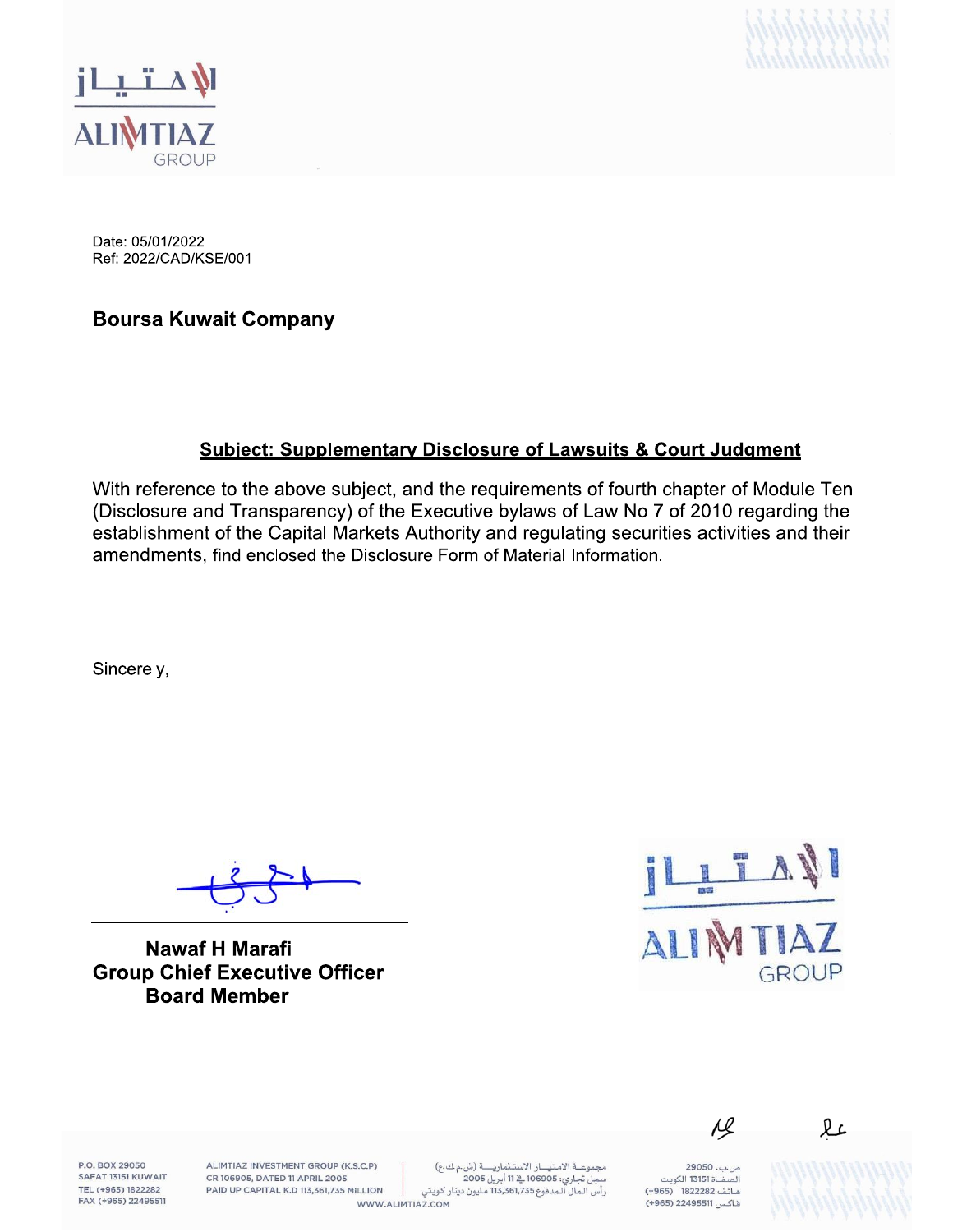



#### **Supplementary Disclosure of Lawsuits & Court Judgment**

| <b>Date</b>                                               | 05/01/2022                                                                                                                                                                                                                                                                                                                                                                                                                                   |
|-----------------------------------------------------------|----------------------------------------------------------------------------------------------------------------------------------------------------------------------------------------------------------------------------------------------------------------------------------------------------------------------------------------------------------------------------------------------------------------------------------------------|
| <b>Name of the listed</b><br>Company                      | ALIMTIAZ INVESTMENT GROUP COMPANY                                                                                                                                                                                                                                                                                                                                                                                                            |
| <b>Disclosure title</b>                                   | Supplementary Disclosure - Judgment rejecting the withholding of the<br>enforceability of the Appeal Judgment No. 1040/2021 (appeal<br>Farwaniya) dated 26/10/2021                                                                                                                                                                                                                                                                           |
| <b>Date of Previous</b><br><b>Disclosure</b>              | 26/10/2021                                                                                                                                                                                                                                                                                                                                                                                                                                   |
| <b>Developments that</b><br>occurred to the<br>disclosure | (On the petition to withhold enforceability of the judgment of the Court of<br>Appeal No. 1040/2021 issued on 26/10/2021)                                                                                                                                                                                                                                                                                                                    |
|                                                           | On 5/1/2022 the judgment of Court of First Instance - Urgent Circuit/7<br>was issued in the case No. 4112/2021<br>filed by the petitioner: Ali Ahmed Zubaid<br>against: Alimtiaz Investment Group Company                                                                                                                                                                                                                                    |
|                                                           | The court ruled by accepting the petition on a form basis, and on<br>the subject by rejecting it, continuing to implement the judgment in<br>guestion, confiscating the bail, and fining the petitioner an amount<br>of one hundred dinars and obligating him to expenses, and an<br>amount of one hundred dinars in return for the actual attorney's<br><u>fees.</u>                                                                        |
|                                                           | The above ruling affects the continuation of the implementation of the<br>Court of Appeal judgment No. 1040/2021 issued on 26/10/2021<br>The court's concluding judgment was:<br>"First: to accept the original appeals in form, and on the subject of<br>appeals Nos. 1381, 1543, 1545, 1648, 4123 / 2021 Civil/8 rejecting them<br>and obligated each appellant to pay the costs of his appeal and 100<br>dinars for actual attorney fees. |
|                                                           | Second: By overruling the appealed judgment and ordered again to<br>obligate the appellees jointly to pay to the appellant an amount of<br>11,925,059,464 KD (eleven million nine hundred and twenty-five<br>thousand and fifty-nine Kuwaiti dinars and 464 fils) and obligated them to<br>pay the appellant an amount of one thousand Kuwaiti dinars in return for<br>actual attorney fees.                                                 |

P.O. BOX 29050<br>SAFAT 13151 KUWAIT TEL (+965) 1822282<br>FAX (+965) 1822282

ALIMTIAZ INVESTMENT GROUP (K.S.C.P) CR 106905, DATED 11 APRIL 2005 PAID UP CAPITAL K.D 113,361,735 MILLION

مجموعــة الامتيـــاز الاستـثماريـــــة (ش.م.ك.ع)<br>سجل تجاري: 106905 ـــة 11 أبريل 2005<br>رأس الـمال الـمدفوع 113,361,735 مليون دينار كويتي WWW.ALIMTIAZ.COM

ص ب. 29050 س/ب. ------<br>الصفــاة 13151 الكويت<br>هـاتـف 1822282 (965+) فاكس 22495511 (965+)

 $\overline{\mathcal{L}}$ 

见